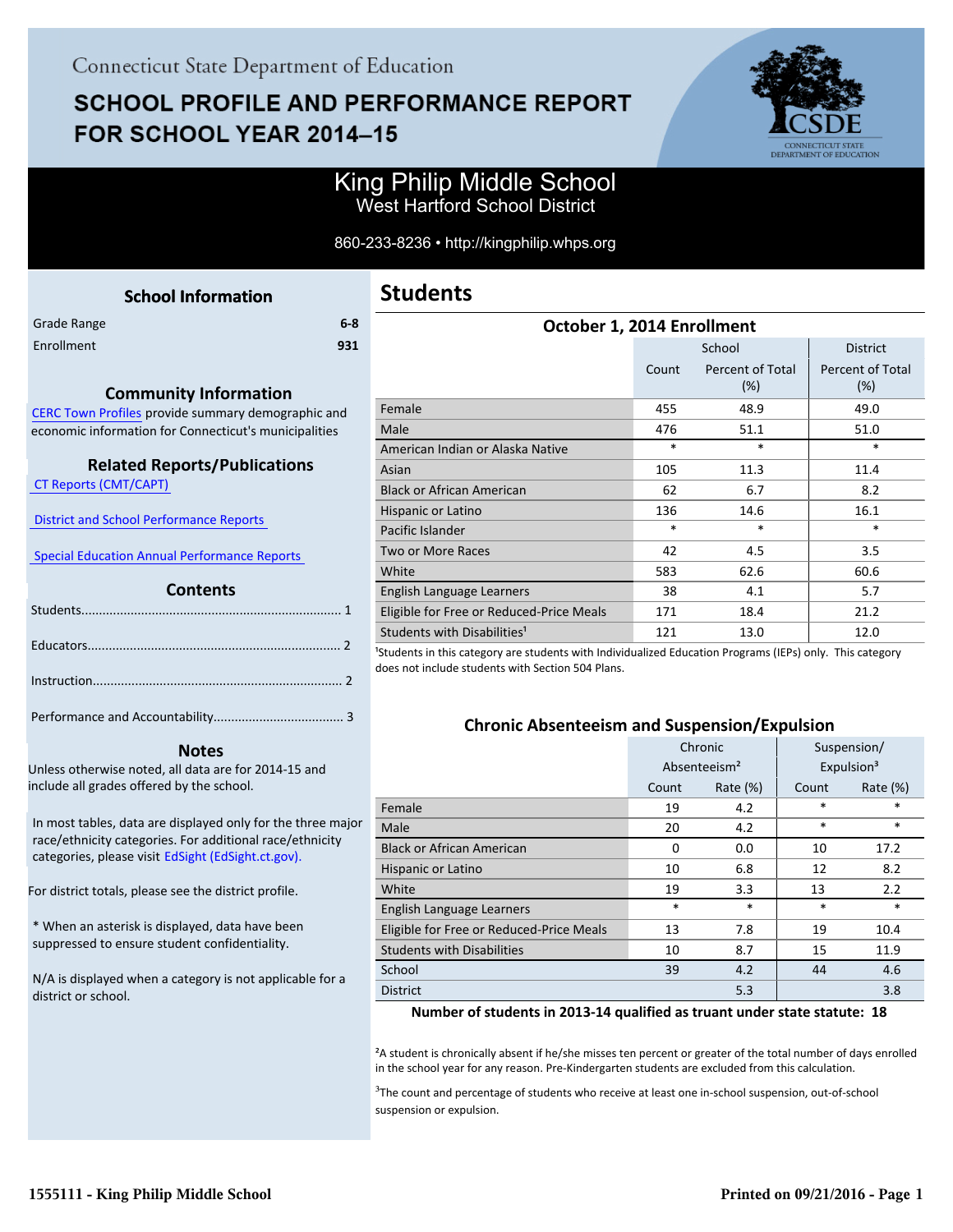# School Profile and Performance Report for School Year 2014-15 King Philip Middle School West Hartford School District

### **Educators**

### **Full-Time Equivalent (FTE)<sup>1</sup> Staff**

|                                                                 | <b>FTE</b> |
|-----------------------------------------------------------------|------------|
| <b>General Education</b>                                        |            |
| Teachers and Instructors                                        | 68.3       |
| Paraprofessional Instructional Assistants                       | 9.0        |
| <b>Special Education</b>                                        |            |
| <b>Teachers and Instructors</b>                                 | 12.0       |
| Paraprofessional Instructional Assistants                       | 11.0       |
| <b>Administrators, Coordinators and Department Chairs</b>       |            |
| School Level                                                    | 5.1        |
| Library/Media                                                   |            |
| Specialists (Certified)                                         | 1.0        |
| Support Staff                                                   | 1.0        |
| Instructional Specialists Who Support Teachers                  | 1.8        |
| Counselors, Social Workers and School Psychologists             | 6.2        |
| <b>School Nurses</b>                                            | 1.9        |
| <b>Other Staff Providing Non-Instructional Services/Support</b> | 23.7       |

<sup>1</sup>In the full-time equivalent count, staff members working part-time in the school are counted as a fraction of full-time. For example, a teacher who works half-time in a school contributes 0.50 to the school's staff count.

| <b>Educators by Race/Ethnicity</b>         |       |                         |                         |  |  |
|--------------------------------------------|-------|-------------------------|-------------------------|--|--|
|                                            |       | School                  | <b>District</b>         |  |  |
|                                            | Count | Percent of Total<br>(%) | Percent of Total<br>(%) |  |  |
| American Indian or Alaska<br><b>Native</b> | O     | 0.0                     | 0.2                     |  |  |
| Asian                                      | 2     | 2.0                     | 1.6                     |  |  |
| <b>Black or African American</b>           | 1     | 1.0                     | 2.3                     |  |  |
| Hispanic or Latino                         | 3     | 2.9                     | 3.3                     |  |  |
| Pacific Islander                           | 0     | 0.0                     | 0.0                     |  |  |
| Two or More Races                          | 0     | 0.0                     | 0.0                     |  |  |
| White                                      | 96    | 94.1                    | 92.6                    |  |  |

### **Classes Taught by Highly Qualified Teachers**²

| Percent of Total (%)                       |      |  |  |  |
|--------------------------------------------|------|--|--|--|
| School<br>100.0                            |      |  |  |  |
| School Poverty Quartile: Middle            |      |  |  |  |
| <b>State High Poverty Quartile Schools</b> | 97.9 |  |  |  |
| <b>State Low Poverty Quartile Schools</b>  | 99 R |  |  |  |

<sup>2</sup>Core academic classes taught by teachers who are fully certified to teach in that subject area.

### **Classroom Teacher Attendance, 2013-14**

|                                             | School | <b>District</b> |
|---------------------------------------------|--------|-----------------|
| Average # of FTE Days Absent Due to Illness | 9.2    | 8.5             |
| or Personal Time                            |        |                 |

# **Instruction and Resources**

|                                       |      | <b>School Schedule</b>           |          |
|---------------------------------------|------|----------------------------------|----------|
| Days of Instruction                   | 182  | <b>School Hours for Students</b> |          |
| <b>Hours of Instruction Per Year</b>  |      | <b>Start Time</b>                | 08:00 AM |
| Grades 1-12 and Full-Day Kindergarten | 1017 | End Time                         | 02:50 PM |
| Half/Extended Day Kindergarten        | N/A  |                                  |          |
|                                       |      |                                  |          |

### **Students with Disabilities Who Spend 79.1 to** 100 Percent of Time with Nondisabled Peers<sup>3</sup>

|                                | Count  | Rate $(\%)$ |
|--------------------------------|--------|-------------|
| Autism                         | 19     | 57.5        |
| <b>Emotional Disturbance</b>   | $\ast$ | $\ast$      |
| <b>Intellectual Disability</b> | $\ast$ | $\ast$      |
| Learning Disability            | 29     | 87.8        |
| Other Health Impairment        | 27     | 84.3        |
| Other Disabilities             | $\ast$ | $\ast$      |
| Speech/Language Impairment     | $\ast$ | $\ast$      |
| School                         | 85     | 70.2        |
| <b>District</b>                |        | 74.8        |
|                                |        |             |

³Ages 6-21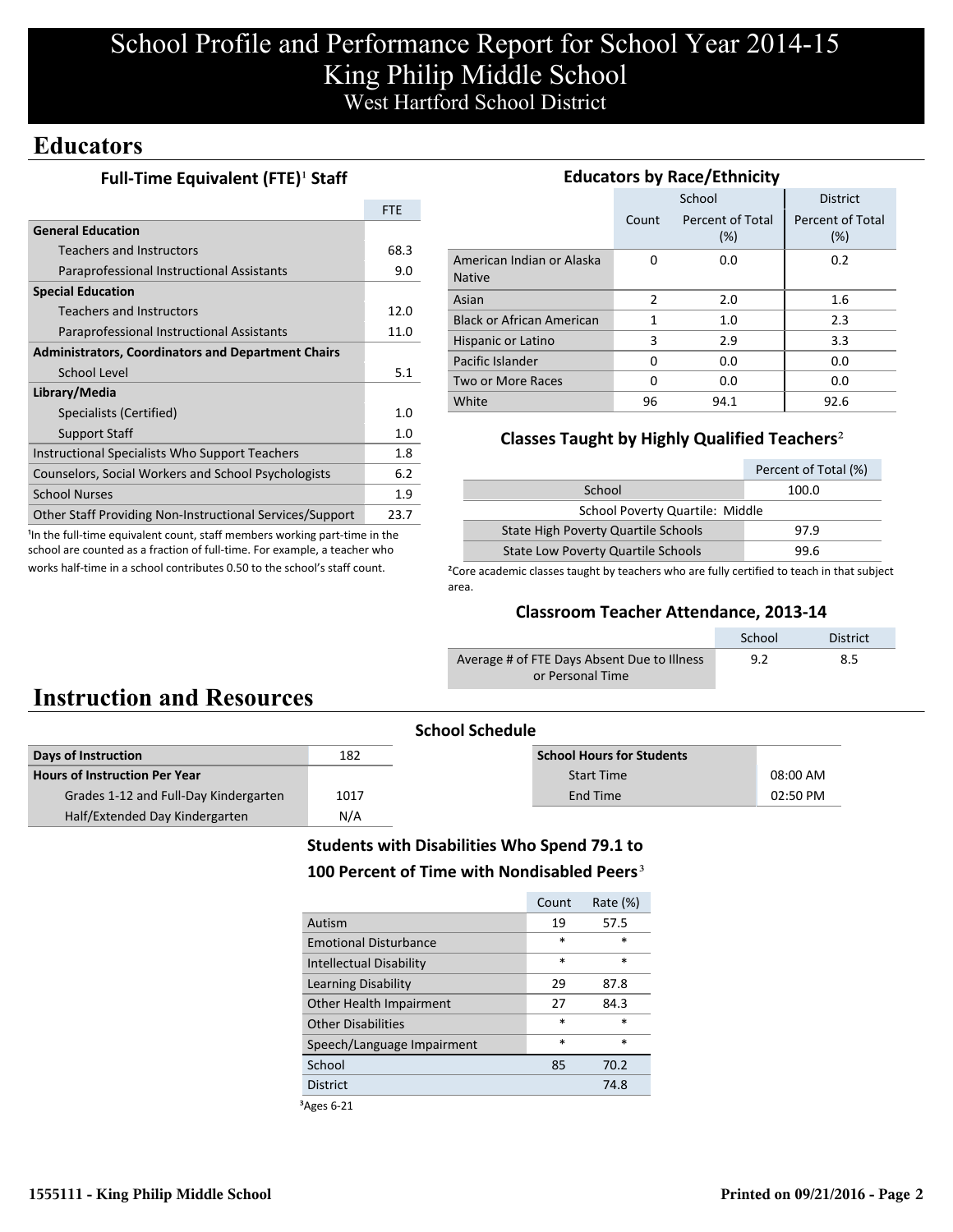## School Profile and Performance Report for School Year 2014-15 King Philip Middle School West Hartford School District

## **Performance and Accountability**

### **School Performance Index (SPI)**

A School Performance Index (SPI) for the Smarter Balanced and Connecticut Alternate Assessment(CTAA) is the test performance of both assessments in the respective subject for all students in the school. The SPI ranges in value from 0 to 100 points. Connecticut's ultimate target for a SPI is 75 because in a school with a SPI of 75 or above, students will have performed at or above the 'goal' level on the majority of tests.

|                                              | <b>English Language Arts(ELA)</b> |            | <b>Math</b> |            | <b>Science</b> |            |
|----------------------------------------------|-----------------------------------|------------|-------------|------------|----------------|------------|
|                                              | Count                             | <b>SPI</b> | Count       | <b>SPI</b> | Count          | <b>SPI</b> |
| American Indian or Alaska Native             | $\ast$                            | $\ast$     | $\ast$      | $\ast$     | 0              | $\ast$     |
| Asian                                        | 104                               | 77.3       | 104         | 70.6       | 34             | 67.1       |
| <b>Black or African American</b>             | 60                                | 62.5       | 60          | 51.4       | 15             | $\ast$     |
| Hispanic or Latino                           | 131                               | 63.9       | 131         | 53.4       | 41             | 53.0       |
| Native Hawaiian or Other Pacific Islander    | $\ast$                            | $\ast$     | $\ast$      | $\ast$     | $\ast$         | $\ast$     |
| Two or More Races                            | 40                                | 81.7       | 40          | 69.9       | 12             | $\ast$     |
| White                                        | 577                               | 78.2       | 576         | 69.1       | 208            | 65.7       |
| English Language Learners                    | 49                                | 51.6       | 49          | 43.9       | 17             | $\ast$     |
| Non-English Language Learners                | 866                               | 76.5       | 865         | 67.1       | 295            | 64.7       |
| Eligible for Free or Reduced-Price Meals     | 157                               | 64.0       | 157         | 54.7       | 51             | 55.8       |
| Not Eligible for Free or Reduced-Price Meals | 758                               | 77.5       | 757         | 68.2       | 261            | 65.2       |
| <b>Students with Disabilities</b>            | 124                               | 53.3       | 124         | 44.6       | 36             | 51.2       |
| <b>Students without Disabilities</b>         | 791                               | 78.6       | 790         | 69.2       | 276            | 65.3       |
| High Needs                                   | 263                               | 60.6       | 263         | 51.5       | 83             | 54.7       |
| Non-High Needs                               | 652                               | 81.1       | 651         | 71.7       | 229            | 66.9       |
| School                                       | 915                               | 75.2       | 914         | 65.9       | 312            | 63.7       |

### **National Assessment of Educational Progress (NAEP): Percent At or Above Proficient1**

|                        | <b>NAEP 2015</b> | <b>NAEP 2013</b> |          |
|------------------------|------------------|------------------|----------|
| <b>READING</b>         | Grade 4          | Grade 8          | Grade 12 |
| Connecticut            | 43%              | 43%              | 50%      |
| <b>National Public</b> | 35%              | 33%              | 36%      |
| <b>MATH</b>            | Grade 4          | Grade 8          | Grade 12 |
| Connecticut            | 41%              | 36%              | 32%      |
| <b>National Public</b> | 39%              | 32%              | 25%      |

<sup>1</sup>NAEP is often called the "Nation's Report Card." It is sponsored by the U.S. Department of Education. This table compares Connecticut's performance to that of national public school students. Performance standards for state assessments and NAEP are set independently. Therefore, one should not expect performance results to be the same across Smarter Balanced and NAEP. Instead, NAEP results are meant to complement other state assessment data. To view student subgroup performance on NAEP, click here.

### **Physical Fitness Tests: Students Reaching Health Standard**²

|                      | Percent of Students by Grade <sup>3</sup> (%) |      |      |      | <b>All Tested Grades</b> |          |
|----------------------|-----------------------------------------------|------|------|------|--------------------------|----------|
|                      | 4                                             | 6    | 8    | 10   | Count                    | Rate (%) |
| Sit & Reach          | N/A                                           | 68.5 | 85.8 | N/A  | 564                      | 76.1     |
| Curl Up              | N/A                                           | 90.9 | 78.5 | N/A  | 564                      | 85.5     |
| Push Up              | N/A                                           | 81.4 | 73.7 | N/A  | 564                      | 78.0     |
| Mile Run/PACER       | N/A                                           | 80.8 | 81.0 | N/A  | 564                      | 80.9     |
| All Tests - School   | N/A                                           | 53.6 | 63.6 | N/A  | 564                      | 58.0     |
| All Tests - District | 63.3                                          | 62.5 | 56.5 | 55.8 |                          | 59.7     |

 $2$ The Connecticut Physical Fitness Assessment (CPFA) is administered to all students in Grades 4, 6, 8 and 10. The health-related fitness scores gathered through the CPFA should be used to educate and motivate children and their families to increase physical activity and develop lifetime fitness habits.

<sup>3</sup>Only students assessed in all four areas are included in this calculation.